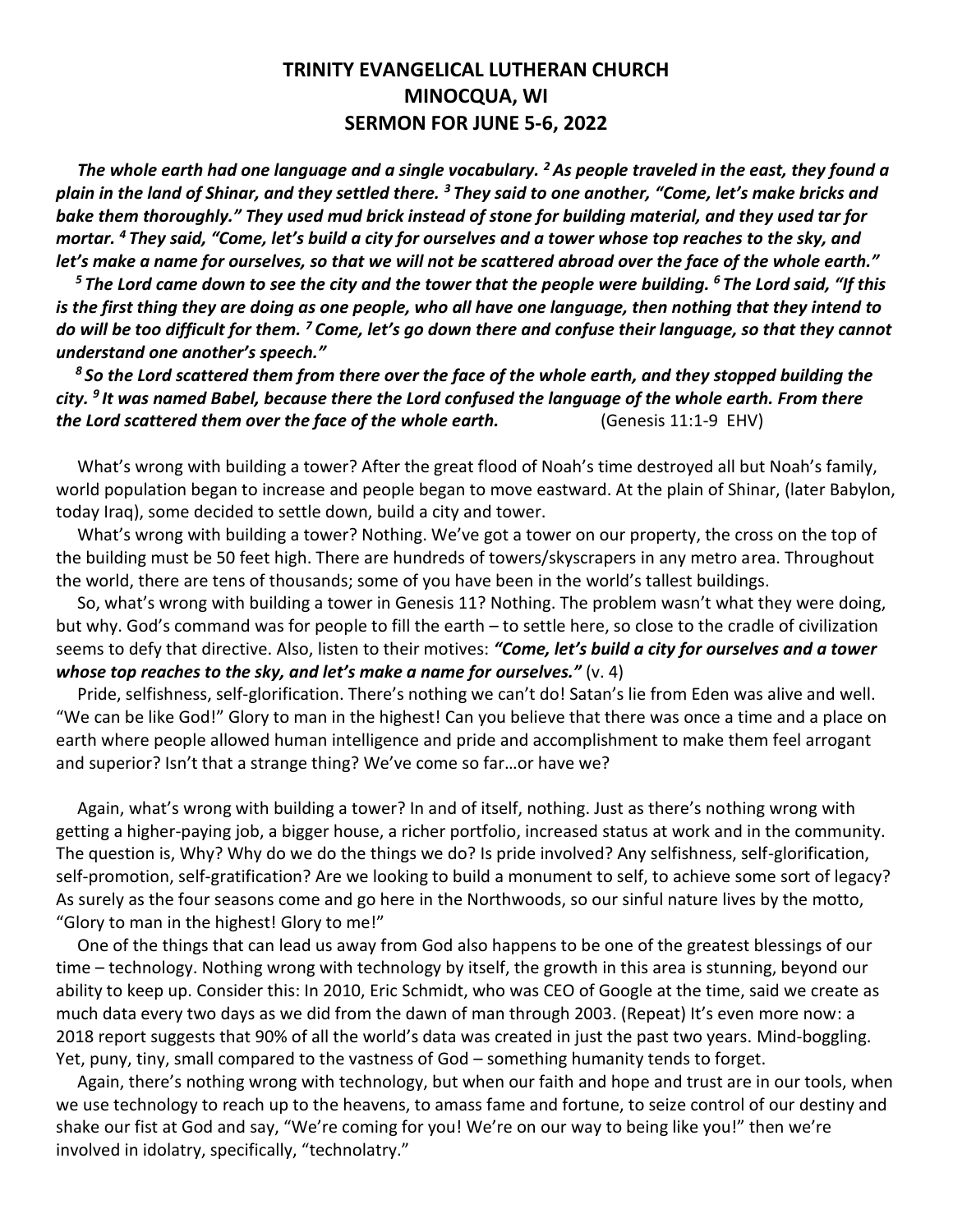Which is exactly what the people at Babel were guilty of. They had the latest in high-tech and the skills to use it. By using baked bricks instead of stone and tar for mortar, they were at the leading edge of technology at the time. Bricks meant independence, self-sufficiency. With stone, you were limited. You could only build where there was stone and you could only build so high. But with bricks, you could build anywhere you wanted and as high as you wanted – the sky was the limit.

 But God was in control. He stopped the building of the tower. There's a note of humor in the text. They're building a tower that will reach to the heavens, that will say to the world, "Hey, look at us!" What does God do? He has to come down. From his throne in heaven, he can't see what they're doing. He's on Google Maps and he keeps clicking the zoom button, but nothing's showing up. Even "Street View" isn't showing much. So he has to "come down" to see what they're doing, the project is so small and minute.

 God really didn't leave his throne. He wasn't really worried that *"nothing that they intend to do will be too*  difficult for them." (v. 6b) He sees the pride, the sickness in human hearts, and he confronts it here. He stopped the building of the tower. He doesn't topple the tower or melt the mortar or send an earthquake. To this point in human history, there had only been one language. Here, God confused their language and tangled their tongues so they couldn't understand each other anymore. The place was called Babel, a Hebrew word which means "to confuse." Babel says it all. And ever since, mankind continues to **BABEL ON…**

 Technology can't save us. Our tools and toys and towers can't lift us to heaven. Only God can. Which brings us to Pentecost, a Jewish harvest festival held in Jerusalem fifty days after Passover. We heard about it in Acts 2. The city was packed with Jews from every nation under heaven. The sound of a rushing wind and tongues of fire on the apostles' heads signaled an unprecedented outpouring of the Holy Spirit. Most amazing: the Holy Spirit enabled the disciples to speak in a variety of languages, breaking through the babble of Babel, in a sense. The different languages remained but everyone heard the good news of Jesus' death and resurrection in his own native tongue.

 The miracle of Pentecost said to people, "This Jesus is for you. He isn't only for the Jews, or for the Hebrew people. He died for you, for your sin. He is your Savior. He conquered death for you. He reigns at God's right hand for you. You can be sure of this because you're hearing it in your own native language.

 It's at this point that the sermon from this pulpit will differ from sermons delivered from various other pulpits today. Some congregations would hear at this point that it's up to you to complete this work of salvation, that there are 1000 steps between you and God; God takes the first 999, it's up to you to take the first step or last one. If that's the case, we can tear Acts 2 and Pentecost out of the Bible. If that's the case, we can remove every reference to the Holy Spirit and his work from the Bible.

 Why would we want to appeal to the spirit of sinful man to do this work? He/We can't. It's up to the Holy Spirit to complete this work of forgiveness, that is, to open ears to hear and hearts to believe it. At Pentecost, the Spirit undid what Babel did. Babel resulted in people speaking many different languages and living in different parts of the world, making communication and mission work difficult. But Pentecost produced a unity of faith among people of different languages through the common message of salvation through Jesus Christ, which is the same in any language: Jesus died for you and me.

 The same is true today. The forgiveness of your sins, won by a man who spoke Aramaic and Hebrew, preached by apostles who also spoke and wrote Greek, has come to you in your own language. That's God's gift to you. There's no more personal way of saying Jesus is your Savior from sin and death than to say it in your own language. That's the "for you" of the Gospel. It leads us to say and to live the words of the Christmas angels, "Glory to God in the highest."

 That's why our church body sends missionaries throughout the world to reach people in their own native tongues. That's why we don't use Thees and Thous or the 1888 German Lutheran hymnal or the 1941 hymnal – that's not the best way to communicate to people today in America in 2022.